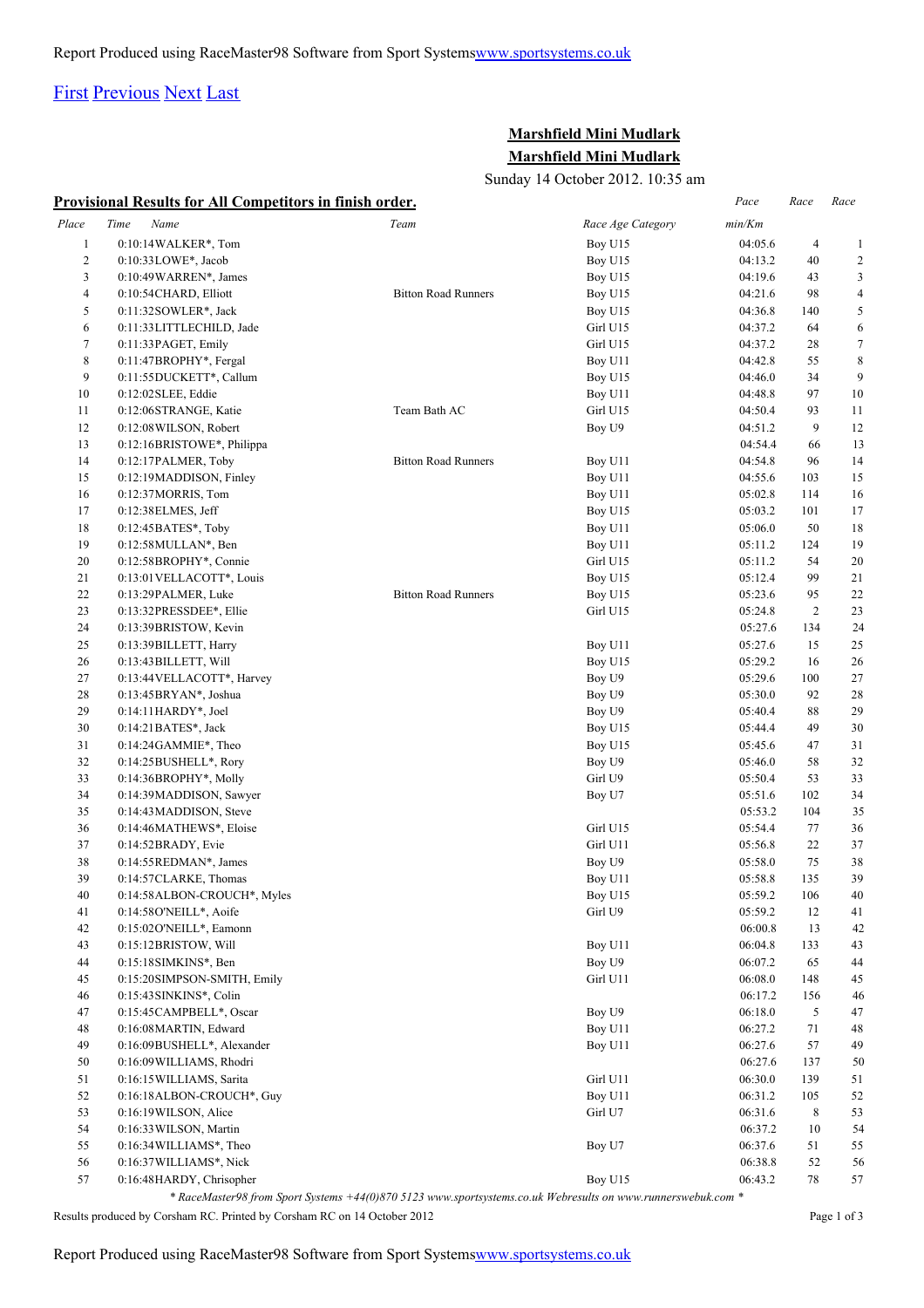## [First](http://www.corshamrunningclub.co.uk/Mudlark/Results/2012/Marshfield Mini-Mudlark.html) [Previous](http://www.corshamrunningclub.co.uk/Mudlark/Results/2012/Marshfield Mini-Mudlark.html) [Next](http://www.corshamrunningclub.co.uk/Mudlark/Results/2012/Marshfield Mini-MudlarkPage3.html) [Last](http://www.corshamrunningclub.co.uk/Mudlark/Results/2012/Marshfield Mini-MudlarkPage3.html)

Marshfield Mini Mudlark, Marshfield Mini Mudlark - Sunday 14 October 2012. 10:35 am

|       | <b>Provisional Results for All Competitors in finish order.</b> |                            |                   | Pace    | Race   | Race   |
|-------|-----------------------------------------------------------------|----------------------------|-------------------|---------|--------|--------|
| Place | Time<br>Name                                                    | Team                       | Race Age Category | min/Km  |        |        |
| 58    | 0:16:49 TURRELL*, Grace                                         |                            | Girl U15          | 06:43.6 | 83     | 58     |
| 59    | 0:16:56 LALE*, Lily                                             |                            | Girl U15          | 06:46.4 | 85     | 59     |
| 60    | 0:16:57 HARDY, Thomas                                           |                            | Boy U15           | 06:46.8 | 79     | 60     |
| 61    | 0:16:59 SNNOK, Matilda                                          |                            | Girl U11          | 06:47.6 | 142    | 61     |
| 62    | 0:17:02 SNOOK, Oliver                                           |                            | Boy U9            | 06:48.8 | 141    | 62     |
| 63    | BUSHELL*, Rory                                                  |                            | Boy U9            |         | 58     | 63     |
| 64    | 0:17:11 BUSHELL*, Chris                                         |                            |                   | 06:52.4 | 59     | 64     |
| 65    | 0:17:14 MORRIS, Molly                                           |                            | Girl U9           | 06:53.6 | 117    | 65     |
| 66    | 0:17:14 MORRIS, Steven                                          |                            |                   | 06:53.6 | 116    | 66     |
| 67    | 0:17:16 HARVEY, Rudy                                            |                            | Boy U9            | 06:54.4 | 31     | 67     |
| 68    | 0:17:35 DUCKETT*, Samuel                                        |                            | Boy U7            | 07:02.0 | 37     | 68     |
| 69    | 0:17:36 SMITH*, Oscar                                           |                            | Boy U5            | 07:02.4 | 144    | 69     |
| 70    | 0:17:38 BRADLEY*, Evelyn                                        |                            | Girl U9           | 07:03.2 | 61     | 70     |
| 71    | 0:17:39 WARING*, Max                                            |                            | Boy U9            | 07:03.6 | 80     | 71     |
| 72    | 0:17:41 BRADY, Madeline                                         |                            | Girl U9           | 07:04.4 | 23     | 72     |
| 73    | $0:17:44$ MORGAN*, Lewis                                        |                            | Boy U9            | 07:05.6 | 68     | 73     |
| 74    | 0:17:51 HARVEY, Daisy                                           |                            | Girl U11          | 07:08.4 | 30     | 74     |
| 75    | 0:17:52 HARVEY, Niall                                           |                            |                   | 07:08.8 | 32     | 75     |
| 76    | 0:18:09 REDMAN*, Tom                                            |                            | Boy U11           | 07:15.6 | 73     | 76     |
| 77    | 0:18:14 MORGAN*, Harvey                                         |                            | Boy U9            | 07:17.6 | 67     | 77     |
| 78    | $0:18:15$ BOUTIN, Ollie                                         |                            | Boy U7            | 07:18.0 | 45     | 78     |
| 79    | 0:18:40 FLETCHER, Megan                                         |                            | Girl U11          | 07:28.0 | 26     | 79     |
| 80    | 0:18:42 HARVEY, Ella                                            |                            |                   | 07:28.8 | 33     | 80     |
| 81    | 0:19:02 BOUTIN, Georges                                         |                            | Boy U11           | 07:36.8 | $44\,$ | 81     |
| 82    | 0:19:08 BOUTIN, Alice                                           |                            | Girl U9           | 07:39.2 | 46     | 82     |
| 83    | 0:19:11 REDMAN*, Madeleine                                      |                            | Girl U7           | 07:40.4 | 76     | 83     |
| 84    | 0:19:12 REDMAN*, Stewart                                        |                            |                   | 07:40.8 | 74     | 84     |
| 85    | 0:19:24 BRADLEY*, Emma                                          |                            |                   | 07:45.6 | 62     | 85     |
| 86    | 0:19:25 BATTY*, Mike                                            |                            |                   | 07:46.0 | 154    | 86     |
| 87    | 0:19:30 BATTY*, Thomas                                          |                            | Boy U7            | 07:48.0 | 155    | $87\,$ |
| 88    | 0:19:31 SMITH*, Lucy                                            |                            | Girl U7           | 07:48.4 | 143    | 88     |
| 89    | 0:19:32 SMITH*, Helen                                           |                            |                   | 07:48.8 | 145    | 89     |
| 90    | 0:19:45 MORGAN*, Sarah                                          |                            |                   | 07:54.0 | 69     | 90     |
| 91    | PALMER, Luke                                                    | <b>Bitton Road Runners</b> | Boy U15           |         | 95     | 91     |
| 92    | 0:19:58 KEARNEY-MITCHELL*, Hannah                               |                            | Girl U9           | 07:59.2 | 94     | 92     |
| 93    | 0:20:01 SMALLER, Alexander                                      |                            | Boy U9            | 08:00.4 | 56     | 93     |
| 94    | 0:20:02 COLLARD*, Joshua                                        |                            | Boy U15           | 08:00.8 | 42     | 94     |
| 95    | 0:20:04 COOPER*, Benjamin                                       |                            | Boy U9            | 08:01.6 | 109    | 95     |
| 96    | $0:20:12$ COOPER*, Andy                                         |                            |                   | 08:04.8 | 107    | 96     |
| 97    | 0:20:16 WHITE*, Claudia                                         |                            | Girl U9           | 08:06.4 | 120    | 97     |
| 98    | 0:20:20 CAMPBELL*, Max                                          |                            | Boy U11           | 08:08.0 | 6      | 98     |
| 99    | 0:20:21 TURRELL*, James                                         |                            | Boy U11           | 08:08.4 | 84     | 99     |
| 100   | 0:20:21 WILLIAMS, Jasmine                                       |                            | Girl U9           | 08:08.4 | 138    | 100    |
| 101   | 0:20:24 HALE*, Ione                                             |                            | Girl U15          | 08:09.6 | 111    | 101    |
| 102   | 0:20:28 WILLIAMS, Davinder                                      |                            |                   | 08:11.2 | 136    | 102    |
| 103   | 0:20:28 HALE*, Zac                                              |                            | Boy U9            | 08:11.2 | 112    | 103    |
| 104   | 0:20:30 HANSON, Max                                             |                            | Boy U9            | 08:12.0 | 129    | 104    |
| 105   | 0:20:31 HANSON, Markham                                         |                            |                   | 08:12.4 | 130    | 105    |
| 106   | 0:20:44 SHANNON, Katie                                          |                            | Girl U15          | 08:17.6 | 86     | 106    |
|       |                                                                 |                            |                   |         |        |        |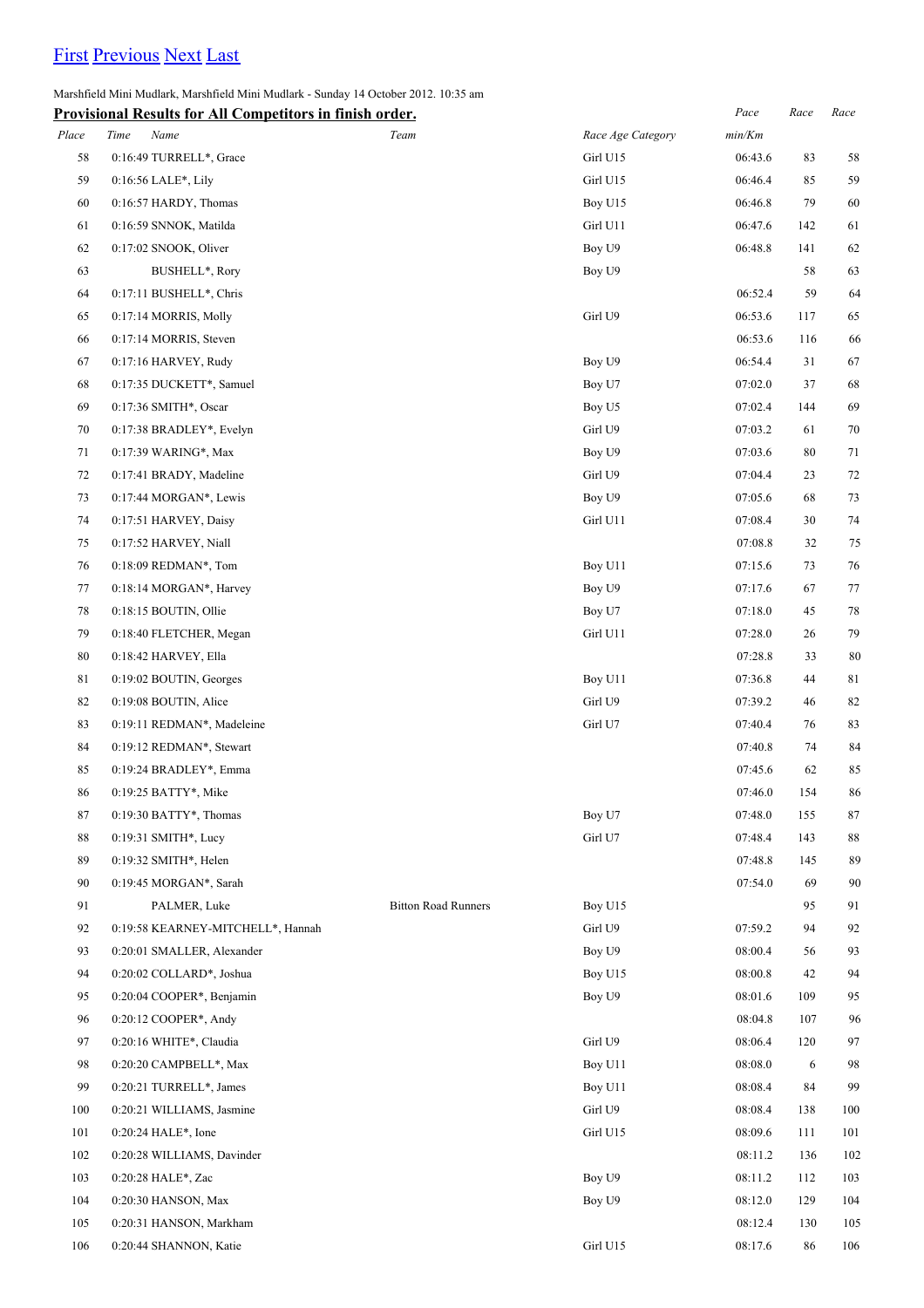| 107                                                                      | 0:20:59 POSTLETHWAITE-COWN, Millie                                                                           | Girl U11 | 08:23.6 | 87          | 107 |  |
|--------------------------------------------------------------------------|--------------------------------------------------------------------------------------------------------------|----------|---------|-------------|-----|--|
| 108                                                                      | 0:21:00 CAMPBELL*, Emma                                                                                      |          | 08:24.0 | $\tau$      | 108 |  |
| 109                                                                      | 0:21:01 KNIGHT, Martin                                                                                       |          | 08:24.4 | 18          | 109 |  |
| 110                                                                      | 0:21:03 KNIGHT, Toby                                                                                         | Boy U5   | 08:25.2 | 21          | 110 |  |
| 111                                                                      | 0:21:04 HAWKINS*, Oliva                                                                                      | Girl U9  | 08:25.6 | 127         | 111 |  |
| 112                                                                      | 0:21:11 PAGET, Oscar                                                                                         | Boy U7   | 08:28.4 | 29          | 112 |  |
| 113                                                                      | $0:21:11$ PAGET, Jenny                                                                                       |          | 08:28.4 | 27          | 113 |  |
| 114                                                                      | 0:21:12 VAUDIN*, Arminda                                                                                     | Girl U9  | 08:28.8 | 113         | 114 |  |
| 115                                                                      | 0:21:14 MARTIN, Rowan                                                                                        | Boy U7   | 08:29.6 | 72          | 115 |  |
| 116                                                                      | 0:21:14 MARTIN, Sarah                                                                                        |          | 08:29.6 | 70          | 116 |  |
| 117                                                                      | 0:21:33 KNIGHT, Charlotte                                                                                    |          | 08:37.2 | 19          | 117 |  |
|                                                                          | * RaceMaster98 from Sport Systems +44(0)870 5123 www.sportsystems.co.uk Webresults on www.runnerswebuk.com * |          |         |             |     |  |
| Results produced by Corsham RC. Printed by Corsham RC on 14 October 2012 |                                                                                                              |          |         | Page 2 of 3 |     |  |

Report Produced using RaceMaster98 Software from Sport System[swww.sportsystems.co.uk](http://www.sportsystems.co.uk/)

## [First](http://www.corshamrunningclub.co.uk/Mudlark/Results/2012/Marshfield Mini-Mudlark.html) [Previous](http://www.corshamrunningclub.co.uk/Mudlark/Results/2012/Marshfield Mini-MudlarkPage2.html) [Next](http://www.corshamrunningclub.co.uk/Mudlark/Results/2012/Marshfield Mini-MudlarkPage3.html#) [Last](http://www.corshamrunningclub.co.uk/Mudlark/Results/2012/Marshfield Mini-MudlarkPage3.html#)

Marshfield Mini Mudlark, Marshfield Mini Mudlark - Sunday 14 October 2012. 10:35 am

| <b>Provisional Results for All Competitors in finish order.</b> |                               |      |                   | Pace    | Race | Race |
|-----------------------------------------------------------------|-------------------------------|------|-------------------|---------|------|------|
| Place                                                           | Time<br>Name                  | Team | Race Age Category | min/Km  |      |      |
| 118                                                             | 0:21:40 KNIGHT, Olivia        |      | Girl U9           | 08:40.0 | 20   | 118  |
| 119                                                             | 0:21:41 WIGHTMAN, Mark        |      |                   | 08:40.4 | 17   | 119  |
| 120                                                             | 0:21:48 WRIGHT*, Phoebe       |      | Girl U9           | 08:43.2 | 90   | 120  |
| 121                                                             | 0:22:03 WRIGHT*, Tamsin       |      |                   | 08:49.2 | 89   | 121  |
| 122                                                             | 0:22:26 DYE*, Kaya            |      | Girl U9           | 08:58.4 | 81   | 122  |
| 123                                                             | 0:22:26 MORRIS, Elisa         |      |                   | 08:58.4 | 115  | 123  |
| 124                                                             | 0:22:31 BRADLEY*, Lil         |      | Girl U7           | 09:00.4 | 60   | 124  |
| 125                                                             | 0:22:31 BRADLEY*, Marcus      |      |                   | 09:00.4 | 63   | 125  |
| 126                                                             | 0:22:41 MILLAR*, Grace        |      | Girl U11          | 09:04.4 | 38   | 126  |
| 127                                                             | 0:22:42 WHITE*, Bissy         |      | Girl U11          | 09:04.8 | 131  | 127  |
| 128                                                             | 0:22:43 STRUTT*, Madge        |      | Girl U11          | 09:05.2 | 132  | 128  |
| 129                                                             | 0:22:58 COLLARD*, Bryony      |      | Girl U11          | 09:11.2 | 41   | 129  |
| 130                                                             | 0:23:01 MULLAN*, Grace        |      | Girl U11          | 09:12.4 | 125  | 130  |
| 131                                                             | 0:23:21 BRYAN*, Holly         |      | Girl U9           | 09:20.4 | 91   | 131  |
| 132                                                             | 0:23:22 HEMPSON*, Milly       |      | Girl U9           | 09:20.8 | 128  | 132  |
| 133                                                             | 0:23:29 FLETCHER, Lisa        |      |                   | 09:23.6 | 24   | 133  |
| 134                                                             | 0:23:30 FLETCHER, Grace       |      | Girl U9           | 09:24.0 | 25   | 134  |
| 135                                                             | 0:23:59 SIMPSON-SMITH, Bethan |      | Girl U9           | 09:35.6 | 149  | 135  |
| 136                                                             | 0:24:31 SMITH, Steven         |      |                   | 09:48.4 | 147  | 136  |
| 137                                                             | 0:24:32 CLARKE, Amy           |      | Girl U11          | 09:48.8 | 126  | 137  |
| 138                                                             | 0:24:40 LALE*, Dylan          |      | Boy U11           | 09:52.0 | 151  | 138  |
| 139                                                             | 0:24:40 LALE*, Jon            |      |                   | 09:52.0 | 150  | 139  |
| 140                                                             | 0:25:24 DYE*, Ella            |      | Girl U9           | 10:09.6 | 82   | 140  |
| 141                                                             | 0:25:24 GOLDSMITH*, Grace     |      | Girl U9           | 10:09.6 | 119  | 141  |
| 142                                                             | 0:26:01 COOPER*, Emily        |      | Girl U7           | 10:24.4 | 110  | 142  |
| 143                                                             | 0:27:54 COOPER*, Rachel       |      |                   | 11:09.6 | 108  | 143  |
| 144                                                             | 0:27:54 GOLDSMITH*, Bryn      |      | Boy U11           | 11:09.6 | 121  | 144  |
| 145                                                             | 0:28:39 GOLDSMITH*, Ros       |      |                   | 11:27.6 | 118  | 145  |
| 146                                                             | 0:28:49 HICKS*, Thomas        |      | Boy U11           | 11:31.6 | 123  | 146  |
| 147                                                             | 0:28:54 STRUTT*, Wilf         |      | Boy U7            | 11:33.6 | 152  | 147  |
| 148                                                             | 0:28:58 STRUTT*, Zeb          |      |                   | 11:35.2 | 153  | 148  |
| 149                                                             | 0:30:04 BILLETT, Theo         |      | Boy U5            | 12:01.6 | 14   | 149  |
| 150                                                             | 0:30:05 ELCOCK*, Katie        |      | Girl U5           | 12:02.0 | 122  | 150  |
|                                                                 |                               |      |                   |         |      |      |

There were 150 finishers in the All Competitors category.